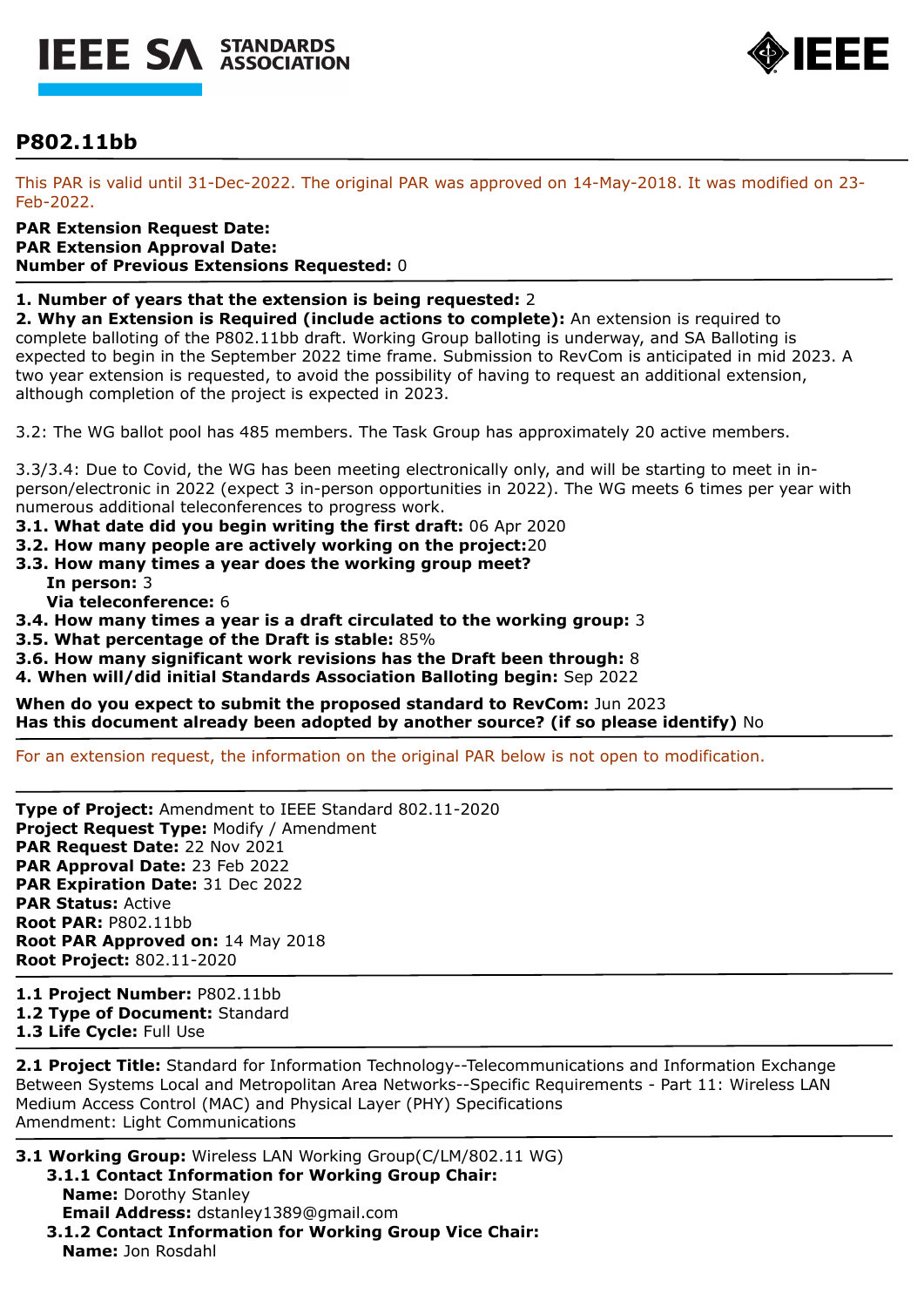**Email Address:** jrosdahl@ieee.org

**3.2 Society and Committee:** IEEE Computer Society/LAN/MAN Standards Committee(C/LM)

- **3.2.1 Contact Information for Standards Committee Chair: Name:** Paul Nikolich **Email Address:** p.nikolich@ieee.org
	- **3.2.2 Contact Information for Standards Committee Vice Chair:**
	- **Name:** James Gilb **Email Address:** gilb@ieee.org **3.2.3 Contact Information for Standards Representative:**
- **Name:** James Gilb **Email Address:** gilb@ieee.org

### **4.1 Type of Ballot:** Individual

**4.2 Expected Date of submission of draft to the IEEE SA for Initial Standards Committee Ballot:**  May 2022

**Change to Expected Date of submission of draft to the IEEE SA for Initial Standards Committee Ballot:**  $\rightarrow$  **May -2020** 2022

**4.3 Projected Completion Date for Submittal to RevCom:** Dec 2022 **Change to Projected Completion Date for Submittal to RevCom:**  $\frac{\text{Aug}}{\text{Aug}}\text{Dec }2021\text{-}2022$ 

#### **5.1 Approximate number of people expected to be actively involved in the development of this project:** 50

**5.2.a Scope of the complete standard:**The scope of this standard is to define one medium access control (MAC) and several physical layer (PHY) specifications for wireless connectivity for fixed, portable, and moving stations (STAs) within a local area.

**5.2.b Scope of the project:** This amendment specifies a new PHY layer and modifications to the IEEE 802.11 MAC that enable operation of wireless light communications (LC).

This amendment specifies a PHY that provides:

1) Uplink and downlink operations in 800 nm to 1,000 nm band,

2) All modes of operation achieve minimum single-link throughput of 10 Mb/s as measured at the MAC data service access point (SAP),

3) Interoperability among solid state light sources with different modulation bandwidths.

This amendment specifies changes to the IEEE 802.11 MAC that are limited to the following:

1) Hybrid coordination function (HCF) channel access,

2) Overlapping basic service set (OBSS) detection and coexistence,

3) Existing power management modes of operation (excluding new modes), and modifications to other clauses necessary to support these changes.

**Change to scope of the project:** This amendment specifies a new PHY layer and modifications to the IEEE 802.11 MAC that enable operation of wireless light communications (LC).This amendment specifies a PHY that provides: 1) Uplink and downlink operations in  $\frac{380}{800}$  nm to  $\frac{5}{1}$ ,000 nm band, 2) All modes of operation achieve minimum single-link throughput of 10 Mb/s<del> and at least one mode of operation that</del> achieves single-link throughput of at least 5 Gb/s, as measured at the MAC data service access point (SAP), 3) Interoperability among solid state light sources with different modulation bandwidths.This amendment specifies changes to the IEEE 802.11 MAC that are limited to the following:1) Hybrid coordination function (HCF) channel access,2) Overlapping basic service set (OBSS) detection and coexistence,3) Existing power management modes of operation (excluding new modes), and modifications to other clauses necessary to support these changes.

## **5.3 Is the completion of this standard contingent upon the completion of another standard?** No

**5.4 Purpose:** The purpose of this standard is to provide wireless connectivity for fixed, portable, and moving stations within a local area. This standard also offers regulatory bodies a means of standardizing access to one or more frequency bands for the purpose of local area communication.

**5.5 Need for the Project:** A variety of LC vendors currently build various, non-standardized, products for many use-cases that could have significant market growth. The wider context for the economic considerations like decreasing costs for light emitting diodes (LEDs) / laser diodes (LDs) and the availability of higher frequency spectrum for LC is presented in doc. 11-17/0803r1 (https://mentor.ieee.org/802.11/ dcn/17/11-17-0803-01-00lc-economic-considerations-for-lc.ppt ). The availability of chipsets in the relevant semiconductor technologies (process size and light efficacy for LEDs) is seen as key to reduce power consumption, form factor and costs for LC devices. Standardization is seen by many in the industry as a key facilitator of the mass market for LC.

**5.6 Stakeholders for the Standard:** Stakeholders include chip makers to deliver PHY & MAC sub-systems, system integrators and lighting companies, telecom operators, Internet Service Providers (ISPs), IoT companies, industrial manufacturers, aviation and transportation industries.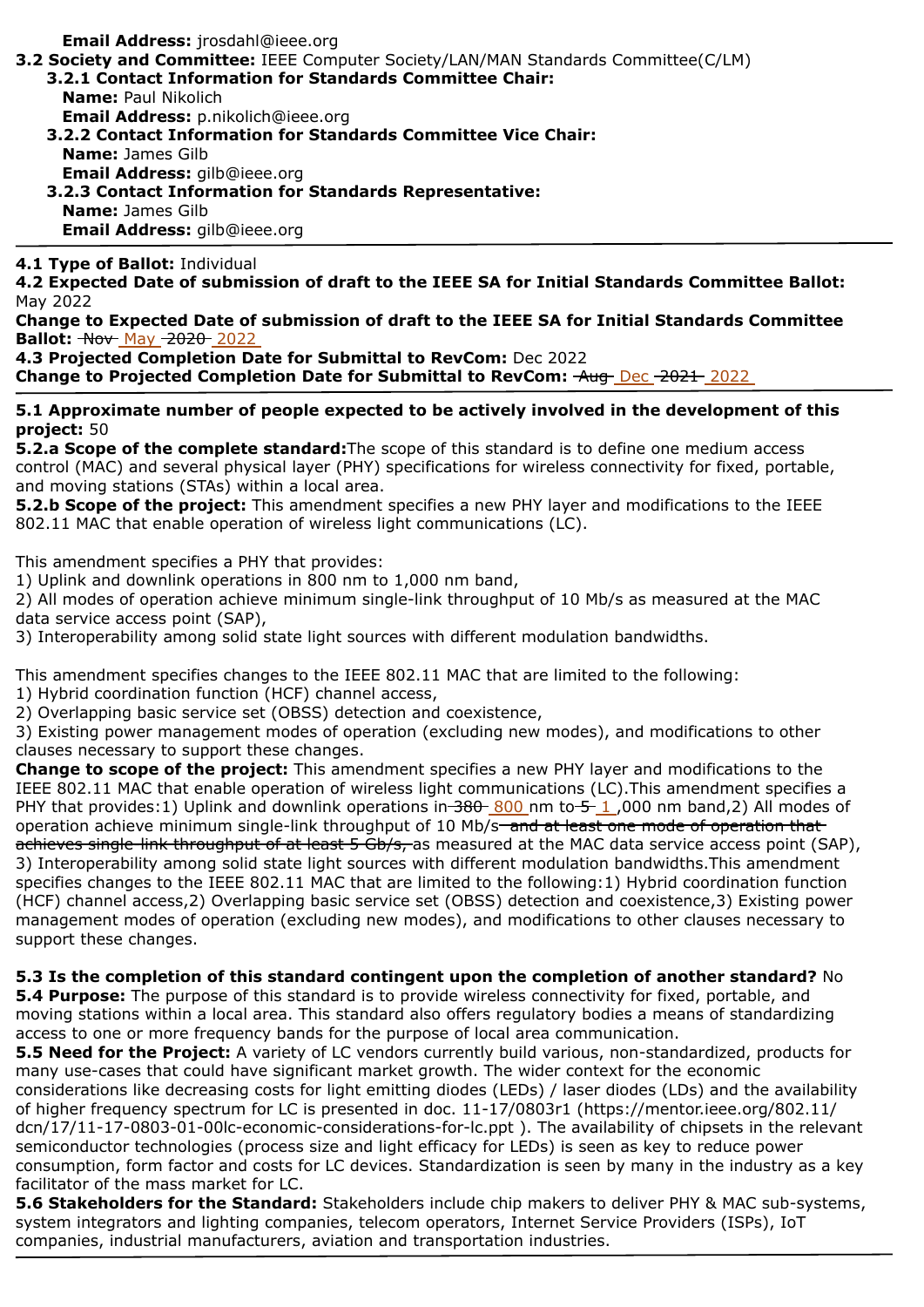### **6.1 Intellectual Property**

**6.1.1 Is the Standards Committee aware of any copyright permissions needed for this project?**  No

## **6.1.2 Is the Standards Committee aware of possible registration activity related to this project?**  Yes

**Explanation:** Project may define new management frames (extending the existing IEEE 802.11 frame structure) to support its new features. These frames will include fields that contain 48-bit MAC addresses. It is not expected that any new namespaces for allocation under RAC control will be defined.

# **7.1 Are there other standards or projects with a similar scope?** Yes

**Explanation:** A key difference between LC and the existing IEEE 802 light based communication standards is the use of the IEEE 802.11 MAC as well as the reuse of associated services. This new approach will allow LC to address a wider range of use cases that are served by local wireless area networks compared to the existing optical camera communications, low data rate photodiode communications (IEEE P802.15.7m), and industrial applications (IEEE P802.15.13). Additionally, new PHY mechanisms will be defined.

A key difference between the ITU-T G.vlc effort compared to the proposed IEEE 802.11 LC amendment is the use of the IEEE 802.11 MAC as well as the targeted deployment of the technology in wider range of use cases including electromagnetic interference (EMI) sensitive environments, in contrast to the focused home networking use case for the G.vlc technology.

Critically, being part of the IEEE 802.11 ecosystem enables LC to leverage the existing brand awareness and processes for product development, testing and market introduction. Tight integration with IEEE Std 802.11, the coexistence and hand-over with other IEEE 802.11 PHY types (through the use of Fast-Session Transfer) will help to increase the LC market by addressing large volume applications together with traditional lighting.

**7.1.1 Standards Committee Organization:** IEEE Computer Society LAN MAN Standards Committee (C/ LM) / ITU-T SG15

**Change to Standards Committee Organization:** IEEE Computer Society LAN MAN Standards Committee (C/LM) / ITU-T SG15

**Project/Standard Number:** IEEE P802.15.7/IEEE P802.15.13 / ITU-T G.vlc

**Change to Project/Standard Number:** IEEE P802.15.7/IEEE P802.15.13 / ITU-T G.vlc **Project/Standard Date:** 01 Dec 2014

**Change to Project/Standard Date:** 01 Dec 2014

**Project/Standard Title:** IEEE Standard for Local and metropolitan area networks--Part 15.7: Short-Range Wireless Optical Communication Using Visible Light /IEEE Draft Standard for Local and metropolitan area networks--Part 15.13: Multi-Gigabit per Second Optical Wireless Communications (OWC) with Ranges up to 200 meters /ITU-T G.vlc High speed indoor visible light communication transceiver - System architecture, physical layer and data link layer specification

**Change to Project/Standard Title:** IEEE Standard for Local and metropolitan area networks--Part 15.7: Short-Range Wireless Optical Communication Using Visible Light /IEEE Draft Standard for Local and metropolitan area networks--Part 15.13: Multi-Gigabit per Second Optical Wireless Communications (OWC) with Ranges up to 200 meters /ITU-T G.vlc High speed indoor visible light communication transceiver -System architecture, physical layer and data link layer specification

**7.1.2 Standards Committee Organization:** IEEE Computer Society LAN MAN Standards Committee (C/ LM) / ITU-T SG15

**Change to Standards Committee Organization:** IEEE Computer Society LAN MAN Standards Committee (C/LM) / ITU-T SG15

**Project/Standard Number:** IEEE P802.15.7/IEEE P802.15.13 / ITU-T G.vlc

**Change to Project/Standard Number:** IEEE P802.15.7/IEEE P802.15.13 / ITU-T G.vlc **Project/Standard Date:** 01 Dec 2014

**Change to Project/Standard Date:** 01 Dec 2014

**Project/Standard Title:** IEEE Standard for Local and metropolitan area networks--Part 15.7: Short-Range Wireless Optical Communication Using Visible Light /IEEE Draft Standard for Local and metropolitan area networks--Part 15.13: Multi-Gigabit per Second Optical Wireless Communications (OWC) with Ranges up to 200 meters /ITU-T G.vlc High speed indoor visible light communication transceiver - System architecture, physical layer and data link layer specification

**Change to Project/Standard Title:** IEEE Standard for Local and metropolitan area networks--Part 15.7: Short-Range Wireless Optical Communication Using Visible Light /IEEE Draft Standard for Local and metropolitan area networks--Part 15.13: Multi-Gigabit per Second Optical Wireless Communications (OWC) with Ranges up to 200 meters /ITU-T G.vlc High speed indoor visible light communication transceiver -System architecture, physical layer and data link layer specification

**7.2 Is it the intent to develop this document jointly with another organization?** No